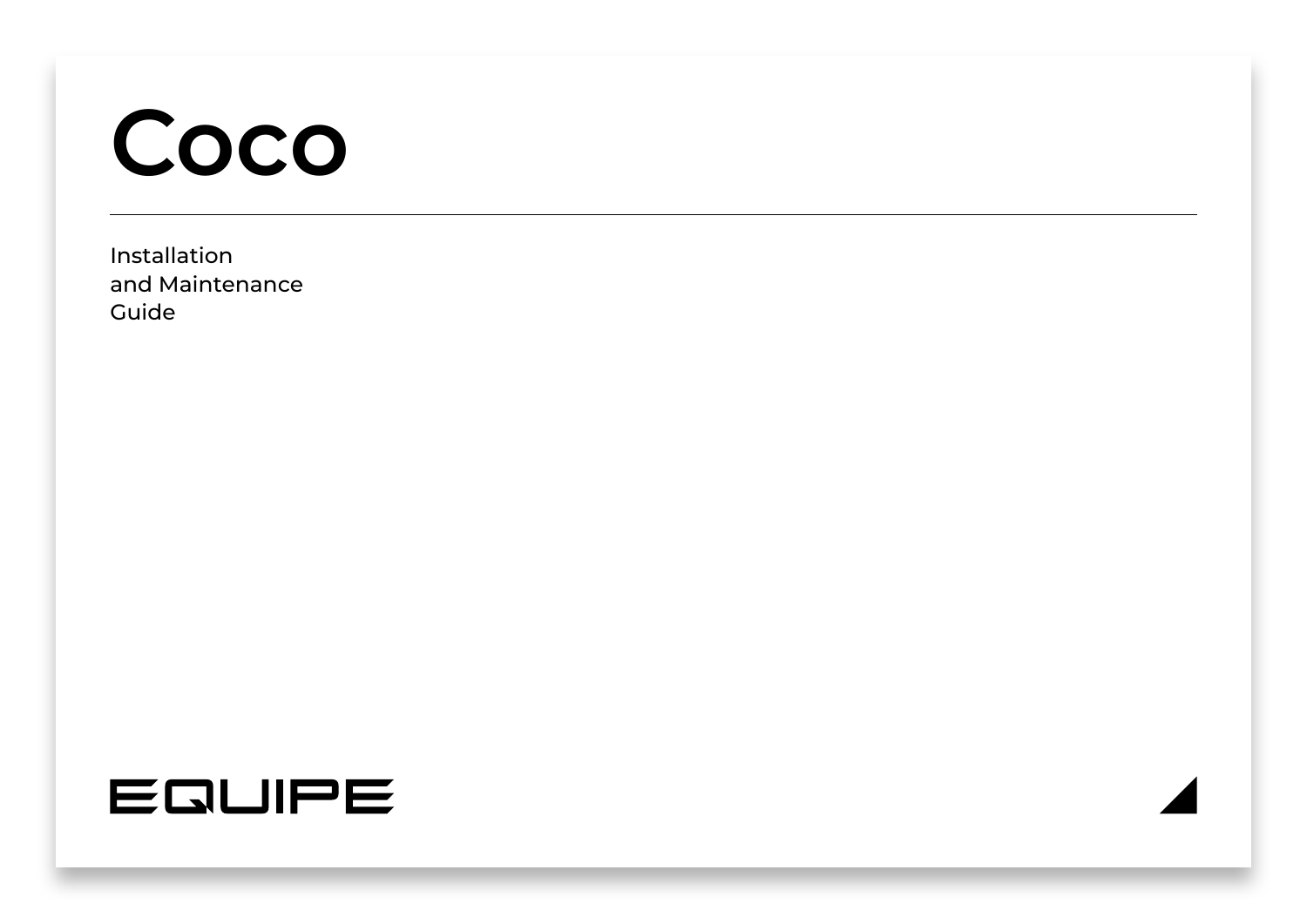# IMPORTANT

These instructions are a general guide for installing Equipe products.

Some jobs may require different or more detailed specifications.

Hardly ever problems in a ceramic surface are due to the ceramic product, they are usually due to a poor laying process, so **please read and understand these instructions before beginning to install our products**.

#### **No claims will be accepted if the products are not installed following these instructions.**

If there is any problem related to defective tiles, you should detect it **before installation**, so **it is completely necessary to check all tiles before installation.**

Open and check every box of tiles before laying them, because **we will absolutely not accept claims regarding installation costs.**

# I) Receiving the tiles

If there is any problem related to defective tiles, you should detect it **before installation, so it is completely necessary to check all tiles before installation.**

**Open and check every box of tiles before laying them, because we will absolutely not accept claims regarding installation costs.**

# II) Installation

**If you have any doubt, stop laying the tiles** and contact us.

Problems are always much easier to solve if tiles are not installed!!

## 1) Surface of installation

It is the surface that you will apply the bonding material on.

The surface must be completely **clean** before starting the laying of the tiles. Any residue that is not eliminated will create weak bonding points that may generate future problems.

It is also necessary that the surface is perfectly **dry** (less than 3%), **level and plane** (less than 3 mm deviation and 2 m length, along any direction).

The surface also has to have a good **cohesion**.

Finally, **it is essential that the surface is stable**, because surface shrinking, expansion or warping would be disastrous for the tiles.

The water-sensitive substrates (wood and chipboard, for example) may require a waterproofing primer.

If you are installing intermediate layers (insulation or waterproofing), or radiant floor heating, check instructions for these products before start tiling.

## 2) Selecting bonding materials

Check the following table to choose the better bonding material, according to the kind of surface you are tiling.

Anyway, it is always a good idea to ask to the manufacturer or distributor of the bonding material for the most suitable material to be used.

| Surface to<br>be tiled                                         | Type of<br>adhesive | <b>Comments</b>                                                                                                                                                                                                             |
|----------------------------------------------------------------|---------------------|-----------------------------------------------------------------------------------------------------------------------------------------------------------------------------------------------------------------------------|
| Ceramic<br>brick or<br>concrete<br>blocks <sup>1</sup>         | C <sub>2</sub>      | - In case of harsh weather (rain, low or high temperatures, wind)<br>use adhesive with extended open time (E), and do not use type F<br>(fast cement)<br>- You may need to use deformable adhesives (S1 or S2)              |
|                                                                | R                   | - Use when chemical resistance is needed                                                                                                                                                                                    |
| Cement <sup>2</sup>                                            | C <sub>2</sub>      | - In case of harsh weather (rain, low or high temperatures, wind)<br>use adhesive with extended open time (E), and do not use type F<br>(fast cement)<br>- You may need to use deformable adhesives (S1 or S2) <sup>3</sup> |
|                                                                | R                   | - Use when chemical resistance is needed.                                                                                                                                                                                   |
| Flat concrete<br>surfaces                                      | C <sub>2</sub>      | - In case of harsh weather (rain, low or high temperatures, wind)<br>use adhesive with extended open time (E), and do not use type F<br>(fast cement)<br>- You may need to use deformable adhesives (S1 or S2)              |
|                                                                | R                   | - Use when chemical resistance is needed.                                                                                                                                                                                   |
| Ceramic<br>tiles, terrazzo<br>or natural<br>stone <sup>4</sup> | C <sub>2</sub>      | - In case of harsh weather (rain, low or high temperatures, wind)<br>use adhesive with extended open time (E), and do not use type F<br>(fast cement)                                                                       |
|                                                                | R                   | - Use when chemical resistance is needed.                                                                                                                                                                                   |
| Wood <sup>5</sup>                                              | C2<br>(S1 or S2)    | - An intermediate decoupling layer is needed                                                                                                                                                                                |
|                                                                | R<br>deformable     |                                                                                                                                                                                                                             |
| Metal                                                          | R<br>deformable     |                                                                                                                                                                                                                             |

<sup>1</sup> It should be at least 2 months old

- <sup>2</sup> It should be at least 1 month old
- <sup>3</sup> Specially if the laying surface is less than 1 month old
- 4 Make sure that existing tiles are well attached to the surface and completely clean. It may require a primer to enhance adherence
- 5 It may require a waterproofing primer

For wall layings with cement adhesives (type C),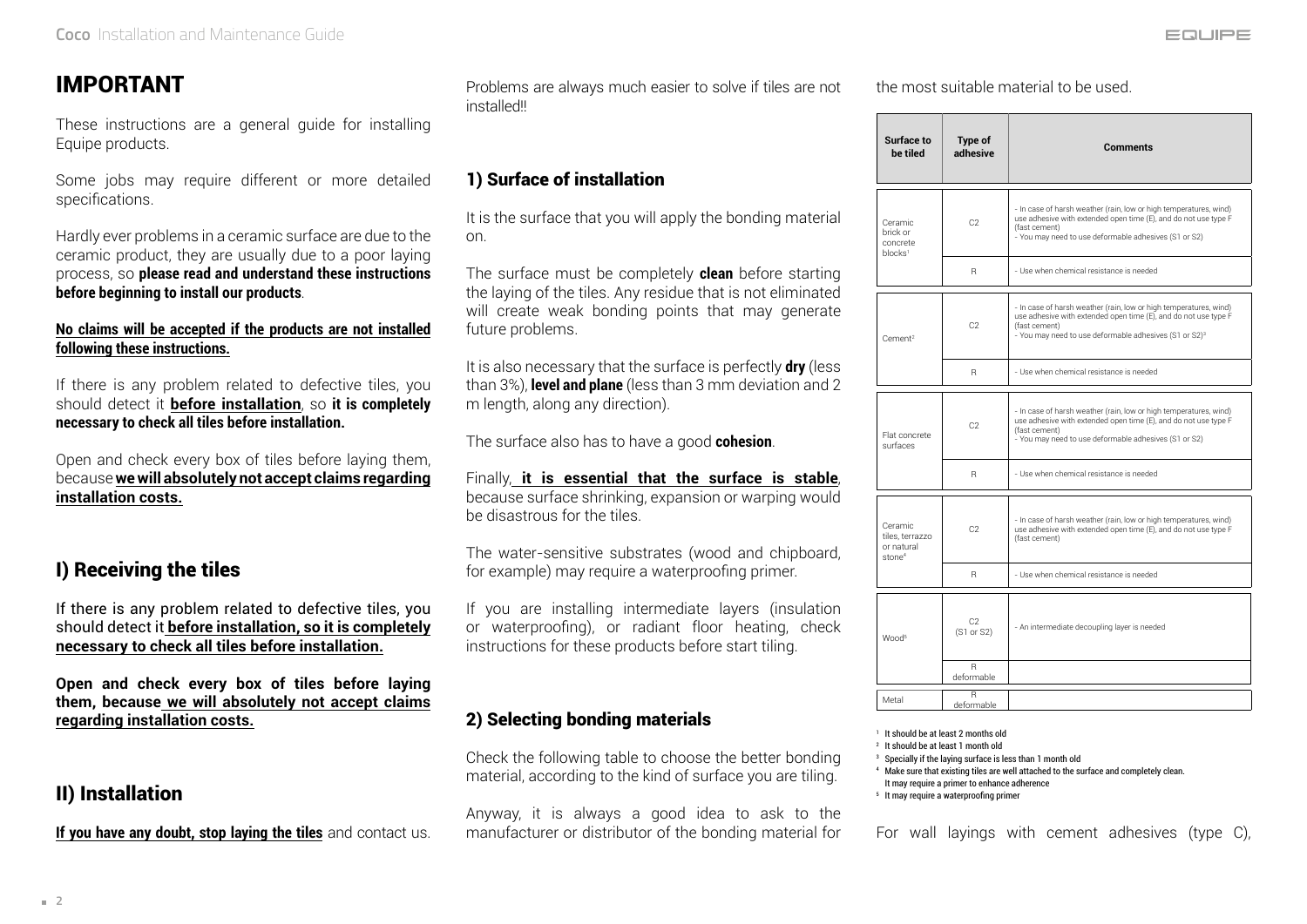we recommend using type T (reduced vertical displacement).

# 3) Tiling

3.1.- Before you start

Let us insist that it is very important that the final result is perfect, because you will see these tiles a lot of times for a long time.

So do not hurry, do things slowly and safely, and arrange all materials and tools before starting the job.

If this is the first time you lay ceramic tiles, or you have limited experience, we recommend that you start tiling in a "hidden spot" (a part of the surface that will be covered by furniture, for example), as test area.

Basically, the tools you need are: meter, rule, level, carpenter's square, pails to prepare materials, notched trowel, rigid rubber plate, rubber hammer, rubber trowel, rigid sponges, cutter (manual or electric). And for your safety, at least: gloves, security glasses, knee pads and steel toe boots.

All products and tools must be used according to the manufacturer's instructions.

During installation, the better weather conditions are:

- Temperature between 5 and 30 ºC.
- Avoid rain or high humidity.
- Avoid risk of frost.
- Avoid strong wind.
- Do not wet the surface until 48 hours after tiling.
- The temperature of the water used to prepare bonding materials is important, check the manufacturer's recommendations.

**Do not use the thick-layer installation method, always install tiles following the thin-layer technique** (3-5 mm thickness of bonding material layer).

Besides, **it is recommendable to use the double-bonding method**.

**The laying joints must be at least 2 mm wide,** to compensate for dimensional variations in tiles.

Do not submerge the tiles in water before installation.

### 3.2. General planning and stakeout

First of all, check that the laying surface is dry, stable, level, plane and has good cohesion.

Do not start tiling if any of these characteristics is not correct, because the result may be a complete disaster, and very difficult to correct.

Do a thorough cleaning of the installation surface. This is essential. Eliminate all remaining plaster, grease, wax, globs of mortar, organic substances and dust.

Any particle that you do not clean may reduce the adherence of the adhesive and let tiles fall off in the future.

Usually real measurements are quite different from dimensions shown in plans (sometimes even some cm), so once the surface is completely clean check again all measurements, including gaps (doors, stairs, etc.), and set the movement intermediate joints, if necessary.

These joints are essential in big surfaces, greater more than 8 m long (or 10 m²).

We also recommend the setting of perimeter joints in surfaces greater than 10  $m^2$ , specially for unstable surfaces (metal, wood, etc.).

The next step is to **calculate the pattern of the laying joints**, to avoid an asymmetric pattern of joins (respect to the perimeter of the surface), avoid narrow strips of tiles, and to try to cut as less pieces as possible.

If this job is well done, you will save a lot of work and the final result will be much better.

It is very useful to draw a sketch (even freehand), scale 1:50, so you can see exactly how the surface will look like before you lay the tiles.

A common way of laying tiles consists of starting setting whole tiles next to the corner or edge that will be more visible. Check if this is the best option for you, because Sometimes this creates a very ugly final result, full of narrow strips of cut tiles.

Finally, organize all tools, materials and tiles in the room, to be able to work comfortably. It is a good idea to distribute groups of boxes of tiles throughout the room, so you will not have to be constantly going for tiles as installation goes on.

#### 3.3. Adhesive preparation

Prepare the fixing material, always following the manufacturer's instructions, using an electric low speed mixer, until you get an **homogeneous and lump-free paste, without bubbles.**

The adhesive manufacturer will inform you about the quantity you will need per square meter.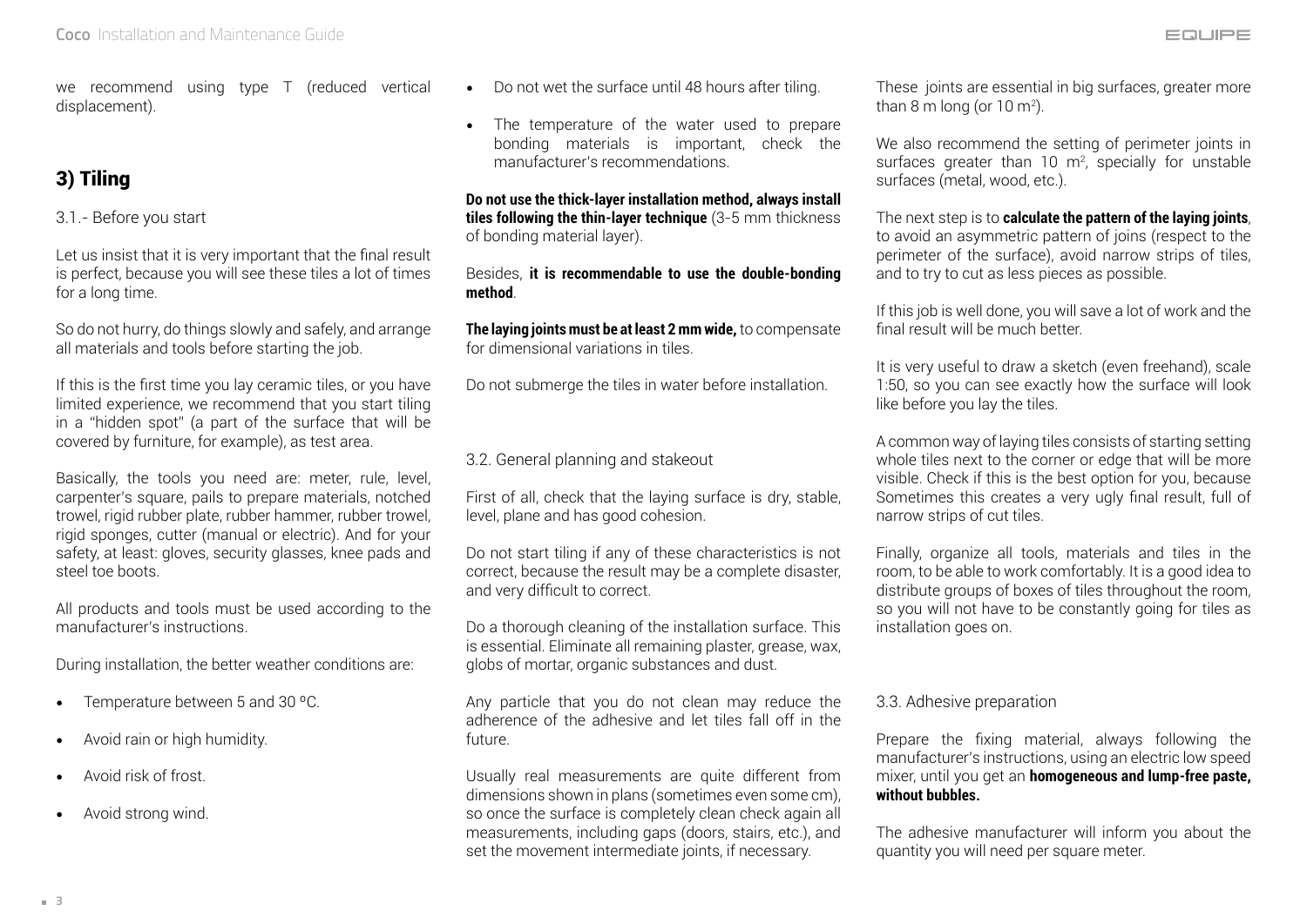#### **Coco** Installation and Maintenance Guide

Do not mix all the adhesive you will need at once, take in mind that, once mixed, adhesives have a limited lifespan.

Prepare only the quantity you can use during that lifespan.

a) Cement adhesives (type C)

- Always drop powder adhesive on water (previously prepared in the mixing pail), and not water on powder.
- If you notice hard lumps in the powder, do not use that sack of adhesive. It means that it was hydrated and might have lost its adhesive properties.
- For this same reason, do not keep adhesives for a long time once opened.
- Once the mix is done, **do not add more water, in any case and under any circumstances.**
- After mixing, wait for the repose time of the adhesive (set by manufacturer) before using it. After this time has passed, slightly stir the adhesive again.

b) Reactive resins (type R)

- They usually consist of two separated ingredients. Mix them pouring the minor component (hardener) on the major component (resin, previously prepared in the mixing pail).
- They usually do not require repose time.

3.4. Laying the tiles

Apply the adhesive on the laying surface, using the straight side of the notched trowel, in a small area, for no more than 4 or 5 tiles, according to the open time of the adhesive (maximum time during which the adhesive can be used, from the moment it is applied).

Next, "comb" this adhesive, using the notched side of the trowel. The manufacturer of the adhesive must inform you about the most suitable kind of notched trowel to use. Usually a U6 is correct.

**Comb the adhesive always creating straight lines**, perpendicular to one side of the tiles.

This combing is important to get a uniform thickness of the adhesive layer, and to **get a maximum contact of the back of the tiles with the adhesive**.

If the back of the tiles is not completely covered by adhesive, you will regret it in the future (tiles that fall off, grouting material that falls off, tiles that broken when hit or drilled, etc.).

Now it is time to lay the tile. Make sure that you do it before the open time of the adhesive finishes (if not, the back of the tiles may not be completely covered by adhesive).

Do not trust the open time given by the manufacturer, because it might change depending on the real weather conditions you are working on. Check it from time to time, pulling up the last tile you just laid to see if its back is really 100% covered by the adhesive.

#### **Check every tile before laying it, to make sure it does not have any defect.**

The best way to lay tiles is the so-called **Tarver Method**:

- Lay the tile more or less in its position, leaving **at least a 2 mm wide joint**. You can use crosstree pieces.
- Slide the tile, perpendicular to the grooves of the adhesive, away from the closest tile, about the distance of one adhesive groove.
- Slide the tile again to its original position, now laying

it exactly in its final location, leaving the necessary laying joints.

Using this method you will let the air in the adhesive grooves to get away, eliminating bubbles.

Once the tile is in its position, check that it is in the same plane than the others, with no low or high corners. If necessary, use a clean rigid rubber plate, and hit it with a rubber hammer.

Do any needed correction of the position of the tiles during the **adjust time** of the adhesive.

Do never force a tile if it is hard to move, the only thing you will get is a poor adhesion of the tile, so it will easily fall off in the future.

Clean the excess of adhesive that accumulates in the spaces of the joints before it hardens, and also the adhesive in the glazed side of the tiles.

It is also important to remove the crosstree pieces before the bonding material hardens.

## 4) Selecting grouting materials (laying joints)

The kind of grouting material to use depends on the final use of the ceramic surface, and on the width of the joints. It is a good idea to **ask the grouting material manufacturer** about the more suitable product.

**The most commonly used grouting materials are type GC2**, but it depends on the type of adhesive you used to lay the tiles:

- If you used C2 adhesive, use CG2 grouting material.
- If you used cement deformable adhesive (C1 or C2),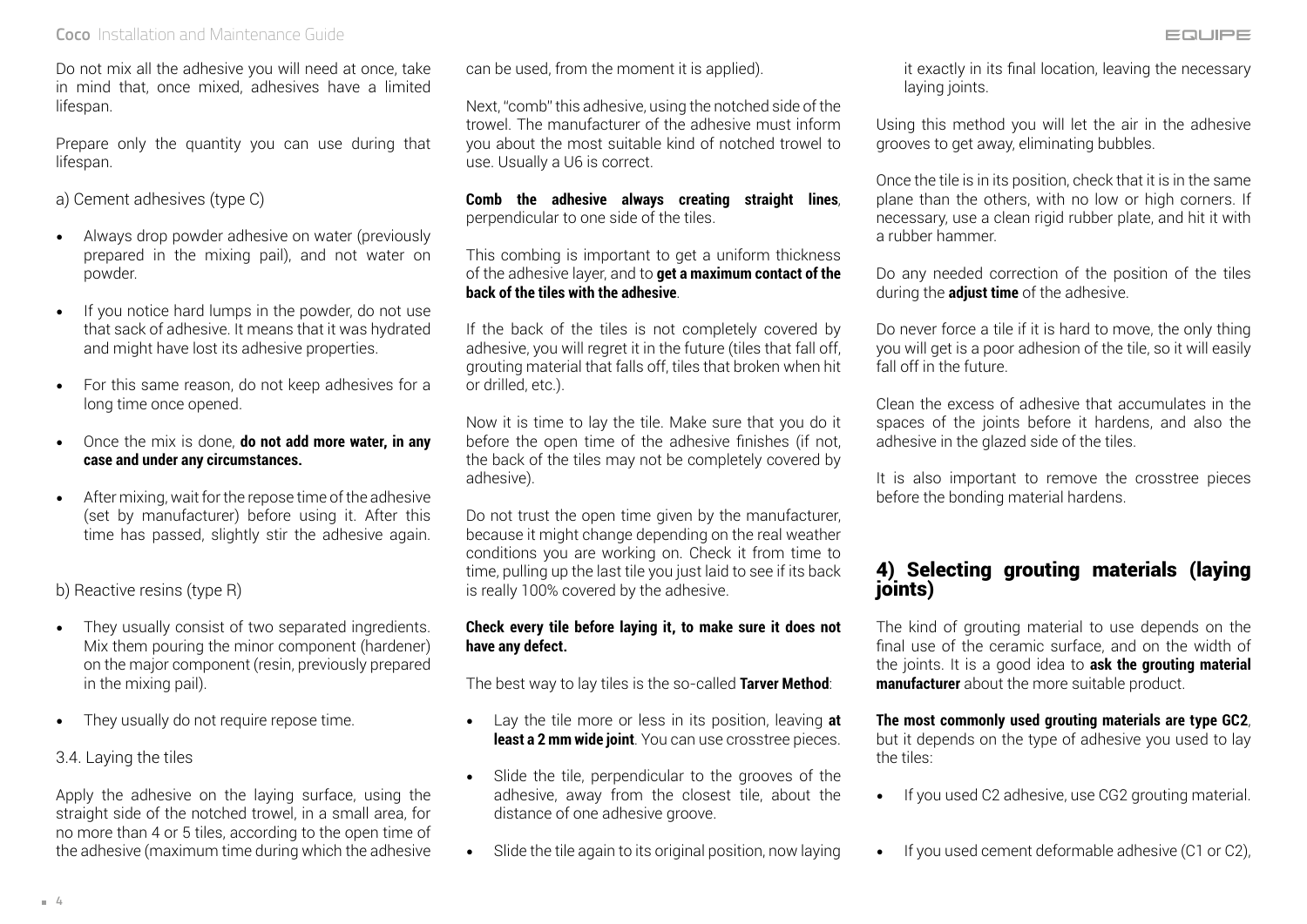use deformable grouting materials (CG S1 or S2).

• For R adhesives, use RG grouting material.

We recommend to use waterproof grouting materials. Joints will be much easier to clean.

White grouting materials are usually used, but you can also use coloured grouts, matching the colour of the tiles or opposite to it. We recommend to spend some time trying different options, you will see how it substantially changes the final look of the ceramic surface.

In any case, do not ever use materials coloured with black smoke (micronized coal), they are very difficult to clean.

# 5) Grouting (laying joints)

5.1. Before you start

**The grouting operation deserves as much care and skill as the laying of the tiles**. The durability and aesthetic quality of the ceramic surface largely depends on this operation.

So, again, **do not hurry**, do things slowly and safely, and arrange all materials and tools before starting the job.

If this is the first time you lay ceramic tiles, or you have limited experience, as we did for laying the tiles, we recommend that you start grouting in a "hidden spot" of the surface.

Use all products and tools according to the manufacturer's instructions.

Check that **joints are empty and clean of bonding material**, that they are dry (specially for RG materials), and that they have a uniform depth, equal to the thickness of the tiles.

Wait for the time indicated by the manufacturer of the

adhesive you used before starting grouting.

In order to get a uniform colour of all grouts once the job is done, try to use all the grouting material from the same production lot (it must all have the same die lot code and date of production).

## 5.2. Grouting material preparation

For CG materials, use exactly the amount of water indicated by the manufacturer, and, as you did when preparing the adhesive, pour powder on water (not water on powder).

For RG materials pour liquid (minor ingredient) on paste (major ingredient).

Mix using an electric low speed mixer, until you get a homogeneous colour and texture.

As you did when preparing adhesive, do not prepare all the quantity of grouting material you will need at once (these materials also have a lifespan).

For CG materials, wait as indicated by the manufacturer once the mix is done before using it.

#### 5.3. Grouting

Most manufacturers will show you on their web page how to apply grouting materials. We will describe the most common method.

Using a hard rubber trowel, distribute the material along the surface, always diagonally with respect to the joints. This way you will fill the joints with the grouting material uniformly, avoiding the edge of the trowel to get in the joints, and cleaning the tiles at the same time.

Sometimes RG materials are quite hard, so you might

need steel spatulas or even an extruder.

Use the appropriate tool to curve the surface of the joints. For narrow joints this is not necessary, you will get it when cleaning the joints before they harden.

5.4. Cleaning and finishing

a) CG materials

Once all joints are filled, clean them with water. **Wait for the time indicated by the manufacturer before cleaning the joints.**

Use a wet but well drained rigid sponge (it is better if it is attached to a trowel), rubbing the surface in circles.

Clean the sponge with water and drain it as many times as necessary, and change the cleaning water when it starts to be turbid.

It is very important that the sponge is always well drained, to avoid different shades of the grout and future efflorescences.

You may need to do a second cleaning of the joints. If the first cleaning was done efficiently, this second cleaning can be done using just a dry cloth or suede.

#### **Do not use espartos for cleaning.**

#### b) RG materials

Cleaning is quite more difficult for these materials, so make sure that you understand the instructions given by the manufacturer before starting.

Usually, these materials must be emulsified using water and special sponges, rubbing circles on the surface. Clean sponges very often.